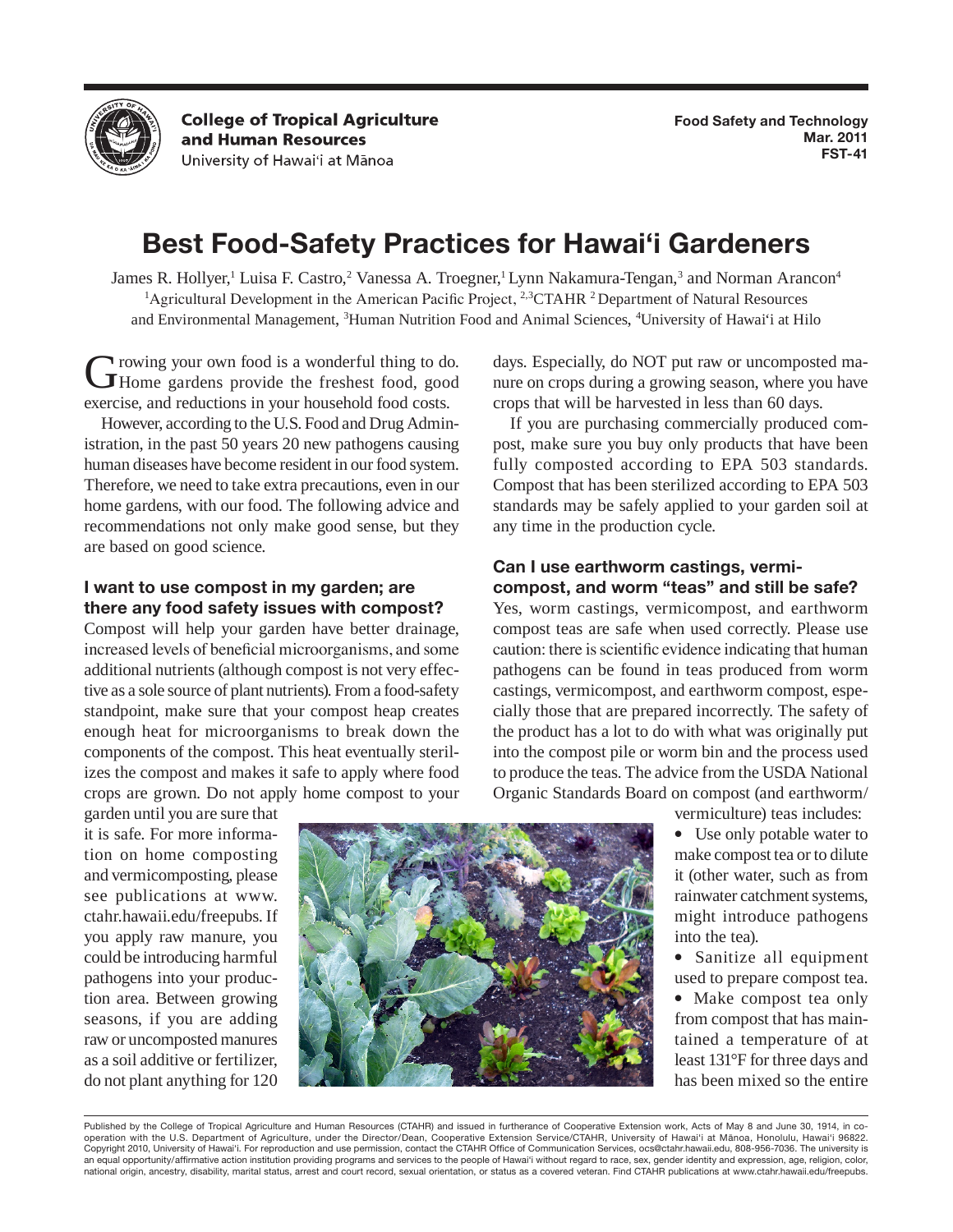pile or windrow has heated up.

• Avoid additives when fermenting compost tea, as these can promote the growth of harmful organisms. In particular, simple sugar sources, like molasses, should be avoided.

• Additives can be used if sample batches of compost tea are tested before using to make sure it meets the EPA's recreational water quality guidelines for coliform bacteria.

• If compost tea is made with additives but is not tested, or if it doesn't meet water quality guidelines, then food crops may not be harvested until 90–120 days after the compost tea has been applied (the same rule applies to raw manure used on farms) (Source: www.uvm.edu/ vtvegandberry/factsheets/coposttea.html)

Another safety precaution, especially if you have not had your compost tea tested for pathogens by a certified laboratory, is to avoid letting the tea contact the edible portion of the crop—especially near harvest time. This is because the tea can collect within the plant (in the stalk base of lettuces, for example). If there are pathogens in the tea, then the plants could become a breeding ground for them.

# **I live "off the grid" and don't get my irrigation water from a municipal water source; are there any food safety issues with doing this?**

There are many sources of irrigation water including streams, irrigation ditches, open reservoirs, wells and rainwater catchment systems. Birds, rodents, cats and other animals can contaminate the water by defecating adjacent to these water sources. When it rains, animal manure (and slugs and snails) can be washed into your rain barrel/tank. In order for this contamination not to impact the safety of the produce you are growing, only apply untreated water to the base of the plants and not directly on the "edible portion of the crop." Find out about the quality of your irrigation water and test well or surface water sources for the presence of E.coli and other coliform bacteria, which indicate that the water may have been contaminated by fecal sources that can carry harmful pathogens. To treat your rainwater, see "Guidelines on rainwater catchment systems for Hawai'i" (www.ctahr.hawaii.edu/oc/freepubs/pdf/RM-12.pdf).

# **I need to use chemical pesticides to control pests in my garden. Can I get some from my farm friends?**

As an organic or conventional gardener you are allowed to use chemical products labeled "for home use." However, if one day you are a home gardener, and the next day you are selling at a farmers market, there are different rules. Commercial farms must use only those products labeled for commercial use, and products labeled only for "home and garden" must not be used. Conversely, some products state, "Do not use in or around the home." These are clearly not for the homeowner use. Most agricultural chemicals state, "For agricultural use only," so the homeowner may NOT use these. Bottom line is that all labels differ...you cannot make generalizations. If you have any questions, call the nearest Hawai'i Department of Agriculture Pesticides Branch office (http://hawaii. gov/hdoa/pi/pest/Pesticide%20Branch%20Contacts.pdf)

Homemade pest control remedies are another option for controlling pests, and many (including soap and water solutions) have very little risk associated. However, safety precautions need to be taken for homemade remedies, as improper use may cause risk to you, your family, and your pets. Just because pest control options can be found around the home, lack of a product label does not imply they are safe under all circumstances.

The Environmental Protection Agency has exempted 31 products described in 40 CFR section 152.25(g) (www.epa.gov/oppbppd1/biopesticides/regtools/25b\_list. htm) as pesticides posing little or no risk. Some of these are castor oil, linseed oil, mint, and thyme. Follow these steps to minimize risks when applying homemade pest control remedies:

- Use all homemade pesticides immediately—discard leftovers, do not store them.
- Only mix the amount of homemade pesticide remedy needed for immediate use.
- Do not leave homemade pesticides unattended or spray them near children, pets, or others.
- Do your homework. Understand the active ingredient and safety risks. For example, milk- and seafood-based products are sometimes used as natural pesticides, but for a consumer with a particular food allergy, these might cause a severe reaction. Find more information about food allergies at www.foodallergy.org. (Source: www.pesticides.montana.edu/News/ Bulletins/MT%20Pest%20Bulletin-May.pdf)

#### **Can I have pets or animals in my garden?**

Pets and other animals bring us comfort and companionship, but it is best to avoid bringing them into your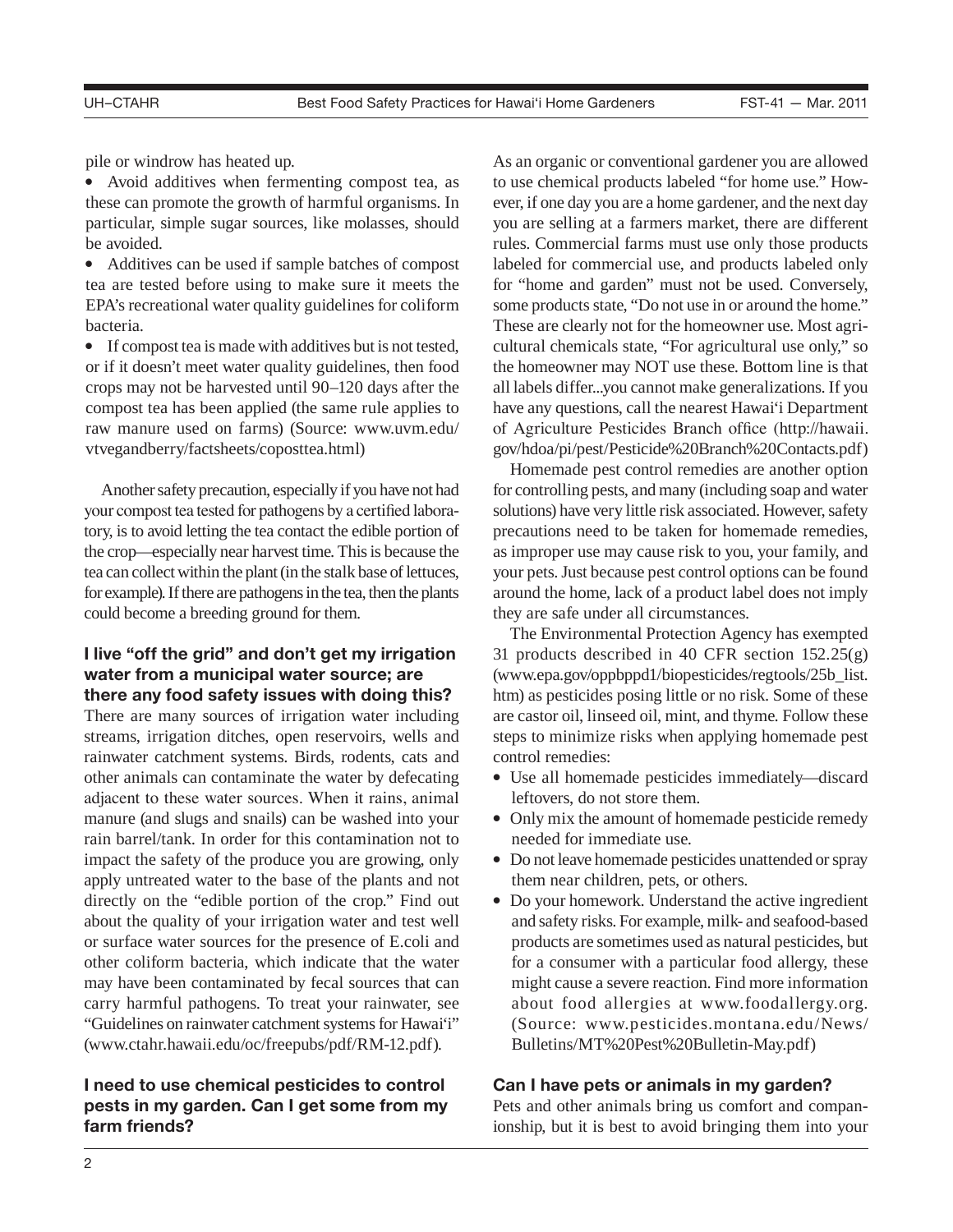vegetable and fruit garden. While in your garden, your pet's excretions might come in contact with your hands, shoes or boots, harvest tools and equipment, or the edible portion of your crop.

It is also important to keep out stray animals and birds. Allowing ducks or chickens to enter your garden to eat pests may sound like a great idea at first, but where are the ducks or chickens going to defecate while in your garden? Fowl (ducks, chicken, and geese) can have salmonella and other pathogens in their bodies, which can be excreted in their manure throughout the garden. This caution extends to keeping caged birds near your garden.

If you cannot manage all pets and animals completely, be sure to take time to harvest only feces-free produce—do not attempt to wash off bird manure. For example, bird manure can contaminate your hands, gloves, wash water, cutting boards, bowls, and sponges with salmonella and other human pathogens. Cover the ends of stakes and posts with plastic or metal cones to keep birds from resting and defecating in or near the garden. The best practice is to leave all produce that has come in contact with feces in the garden to be removed during a non-harvest period or at the end of a production cycle. (Find more information on animal pathogens at http://nasdonline.org/document/911/d000752/zoonosesanimals-can-make-you-sick.html.)

# **My family likes to work in the garden together; are there any precautions I should be taking?**

Yes, especially with infants and toddlers. Human feces are full of pathogens that can make us sick. If diapers are handled carelessly, the contamination on your hands can get on the produce. Since children are often handling pets and other things, they need to keep their hands as clean as possible (after first being washed) if they are helping you harvest. Other safety precautions to follow include:

- Avoid using home garden chemicals in the areas that your kids will help plant or tend.
- Store home garden chemicals in the original containers in a locked cabinet out of the reach of children; never store chemicals in soda, water or juice bottles.
- If you apply home garden chemicals, keep children out of the garden for the time period stated on the chemical label, as they may touch sprayed plants and transfer some of the chemicals into their mouths or eyes.
- Teach your children which plants are not safe to eat. For instance, some mushrooms are dangerous, but

since they are difficult to identify and sometimes grow unintentionally in your garden, it's best to stress that *all* mushrooms are off limits for touching and eating.

Common plants can cause allergic reactions, dermatitis, skin irritation, or internal poisoning. Some good reference sources are "Poisonous Plants of Paradise" (Scott and Thomas, 2002), the Washing State Poison Control Center, www.wapc.org/poisons/plantlist.htm, and the Hawai'i Department of Agriculture, http://hawaii.gov/ hdoa/pi/pest/BROCHURE\_TOPTENproof.pdf.

## **What is the issue with people getting sick by eating snails and slugs on their produce?**

This is a very serious issue in Hawai'i and other areas of the tropics. The pathogen is called the rat lungworm, and it can lead to serious health problems (angiostrongyliasis). If you accidentally eat a slug or snail, or part of them, that has the pathogen inside, you are at risk of contracting the disease. The actual pathogen is a nematode (microscopic worm). The best thing you can do is to keep your garden free of slugs, snails, and rats by

- removing boxes, dead leaves, brush, logs, bricks, boards—anything under which slugs or snails can hide
- setting up rat traps to eliminate them
- wearing gloves to pick up and dispose of slugs and snails (putting them in a plastic bag and then putting that bag in the trash is easiest method)
- not composting snails or slugs—dispose of them in the trash
- using commercial slug/snail baits as per their labeled directions (be careful around dogs and other animals, as they like to eat some types of poison baits)
- searching the Internet for other methods of slug, snail, and rat control.

For more information on rat lungworm protection, read "Best On-Farm Food Safety Practices: Reducing Risks Associated with Rat Lungworm Infection and Human Eosinophilic Meningitis" (www.ctahr.hawaii. edu/oc/freepubs/pdf/FST-39.pdf) and "Avoid Contracting Angiostrongyliasis (Rat Lungworm Infection): Wash Fresh Fruits and Vegetables Before Eating!" (www.ctahr. hawaii.edu/oc/freepubs/pdf/FST-35.pdf).

# **How do I prepare to harvest produce in the safest way possible?**

Wash your hands for 20 seconds with warm water and